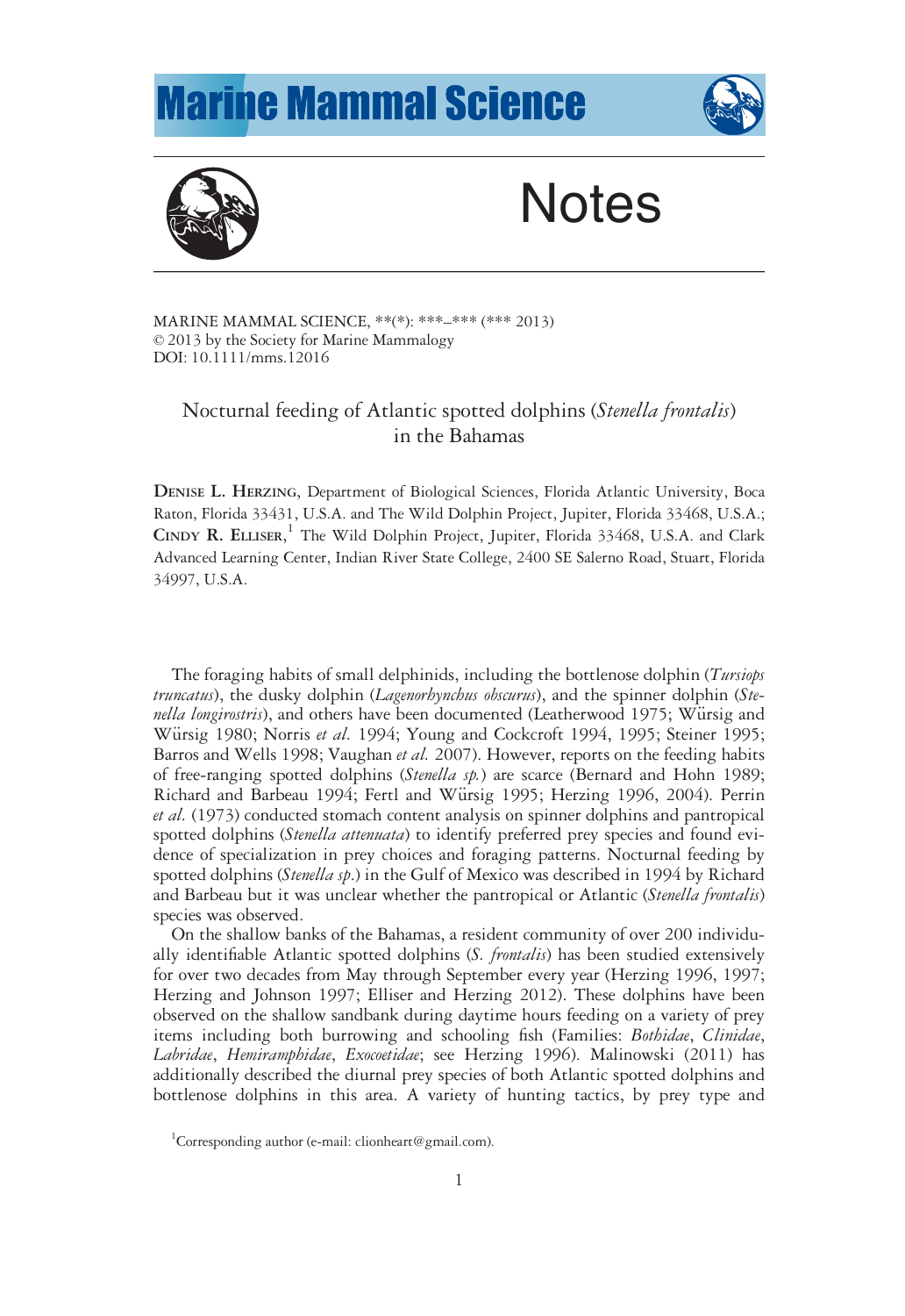habitat, have also been described for both delphinid species in this area of the Bahamas (Herzing 2004). In addition, dolphin regurgitation has been collected over the years and has included fish vertebrae, squid beaks (Doryteuthis sp. identified by N. Barros<sup>2</sup>), and large squid pens surpassing smaller reef squid size measurements, suggesting that these dolphins forage at least over deeper water when the Deep Scattering Layer (DSL) rises after dark. This paper describes nocturnal foraging activity of Atlantic spotted dolphins, recorded in the Bahamas between 1991 and 2004.

Research on Atlantic spotted dolphins has been conducted for 4 mo every summer on Little Bahama Bank (LBB), Bahamas, since 1985. The sandbank ranges in depths from 6 to 16 m and is adjacent to the deep waters of the Gulf Stream to the west and Grand Bahama Island to the South (Fig. 1). Dolphins were observed regularly during daytime hours on the shallow sandbank using a 20 m power catamaran. Nighttime observations (after 1900) were made when conditions were less than Beaufort 2 and the research vessel was located near the deep water edge. The research vessel motored along the edge of the sandbank where water depth typically drops, sometimes sharply, from  $\leq 10$  m to  $\geq 200$  m within 0.5–1.0 km. Engines were turned off and the research platform drifted passively in the northbound current along the edge of the sandbank. A hydrophone was deployed to detect any acoustic cues of dolphins in the area. Deck lights, and a floodlight located on the bridge, were used to facilitate



Figure 1. Study area. Dotted area indicates the shallow sandbank, surrounded by deep water. Arrow on the insert indicates the Bahamas study area.

<sup>2</sup> Personal communication from N. Barros (deceased), Mote Marine Laboratory and Aquarium, 1600 Ken Thompson Parkway, Sarasota, FL, 21 January 1994.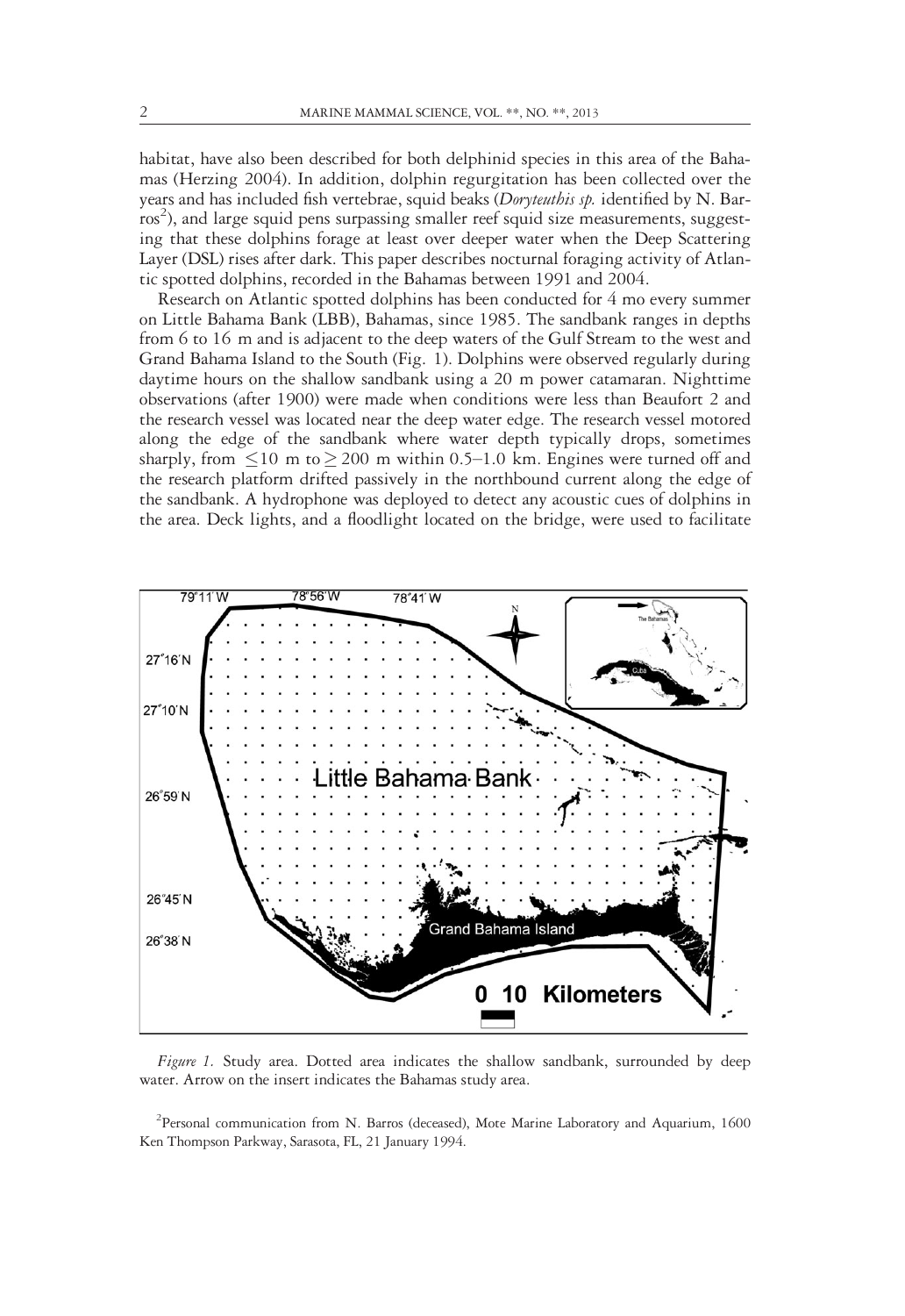identification and observations of both the prey and the dolphins. Although disturbance of foraging behavior is possible with lights, on occasion both deck lights and generators were turned off during a drift and night-vision goggles allowed verification and detection of foraging dolphins. Once a drift offshore began, environmental conditions including location and water depth were recorded every 20 min. When dolphins were sighted from the boat, and often right next to the boat, group size was documented and age class composition and individual identifications were made when possible. Prey species were easily identified from the surface right next to the boat or underwater near the surface. Samples were collected using a dip net for verification during an observation or occasionally flew onto the deck during a chase by the dolphins. Divers regularly entered the water with cameras or an underwater video and hydrophones to document behaviors and sounds during feeding, as this is a semihabituated community of dolphins. On occasion, usually due to dangerous jellyfish at the surface, divers did not enter the water but observed dolphins as they continued to chase and catch fish for hours next to the boat.

Table 1 lists the number of observed foraging events and their variation in depth, distance traveled, mean duration, and prey species. Between 1991 and 2004, we collected 48 observations of nocturnal feeding. Duration of the drifting events ranged from 10 min to over 9 h (for some all night drifts) with an average of 3:20 h:min. Actual observations of dolphins during these drifts ranged from 10 min to over 8:45 h:min, with an average of 1:49 h:min. During foraging events, water depth ranged from a mean ( $\pm$  SD) minimum depth of 149.4  $\pm$  75.9 m to a mean maximum depth of 307.6  $\pm$  63.5 m. Observable groups (defined as animals engaged in similar behavior) of dolphins ranged in number from 1 to 15 with a mean of  $6.8 \pm 3.8$  dolphins per foraging episode (Table S1).

The most common prey species observed were flying fish (Family Exocoetidae), and squid (Doryteuthis sp.), followed by needlefish (Family Belonidae) and ballyhoo/ halfbeaks (Family Hemiramphidae) (Table 1). Dolphins were observed from the surface chasing and consuming flying fish. Squid were chased just below the surface often into the depths. Both types of chases were correlated with echolocation click trains often with a terminal buzz representing the targeting and closing in on prey (Verfuss et al. 2008) and these buzzes were recorded and verified with lone dolphins in close proximity. Although we rarely observed the consumption of squid in the water, previously collected regurgitated beaks and pens have been collected over the years during daytime observations suggesting that these chases are, at least in part, successful and squid is part of their diet.

Drift events covered a distance ranging from 1 to 24.7 km (mean 6.1  $\pm$  5.1, Table 1), depending on starting position, duration of drift, the tidal states, currents, and winds, during which we encountered different identifiable dolphins as we passively drifted northward along the edge. Dolphins of both sexes and all developmental classes were observed foraging at night (Table S1). Dolphins could be individually identified by eye from spot patterns or body marks, from the surface, or on nighttime video and have been aged and tracked over the decades (Herzing 1997) as part of our regular summer research. Groups often included females whose reproductive status was known and monitored throughout the summer months by their size in girth and subsequent fall or spring calving. The majority of groups (43.8%) involved mixed sexes ( $n = 21$ ). Single sex groups accounted for 14.6% ( $n = 7$ ) and 41.7% were undetermined ( $n = 20$ ). Mixed age groups were seen most often  $(68.8\%, n = 33)$ , with the most common composition including all age classes  $(n = 18, 37.5\%)$ . Groups of older adults only (fused: Herzing 1997) were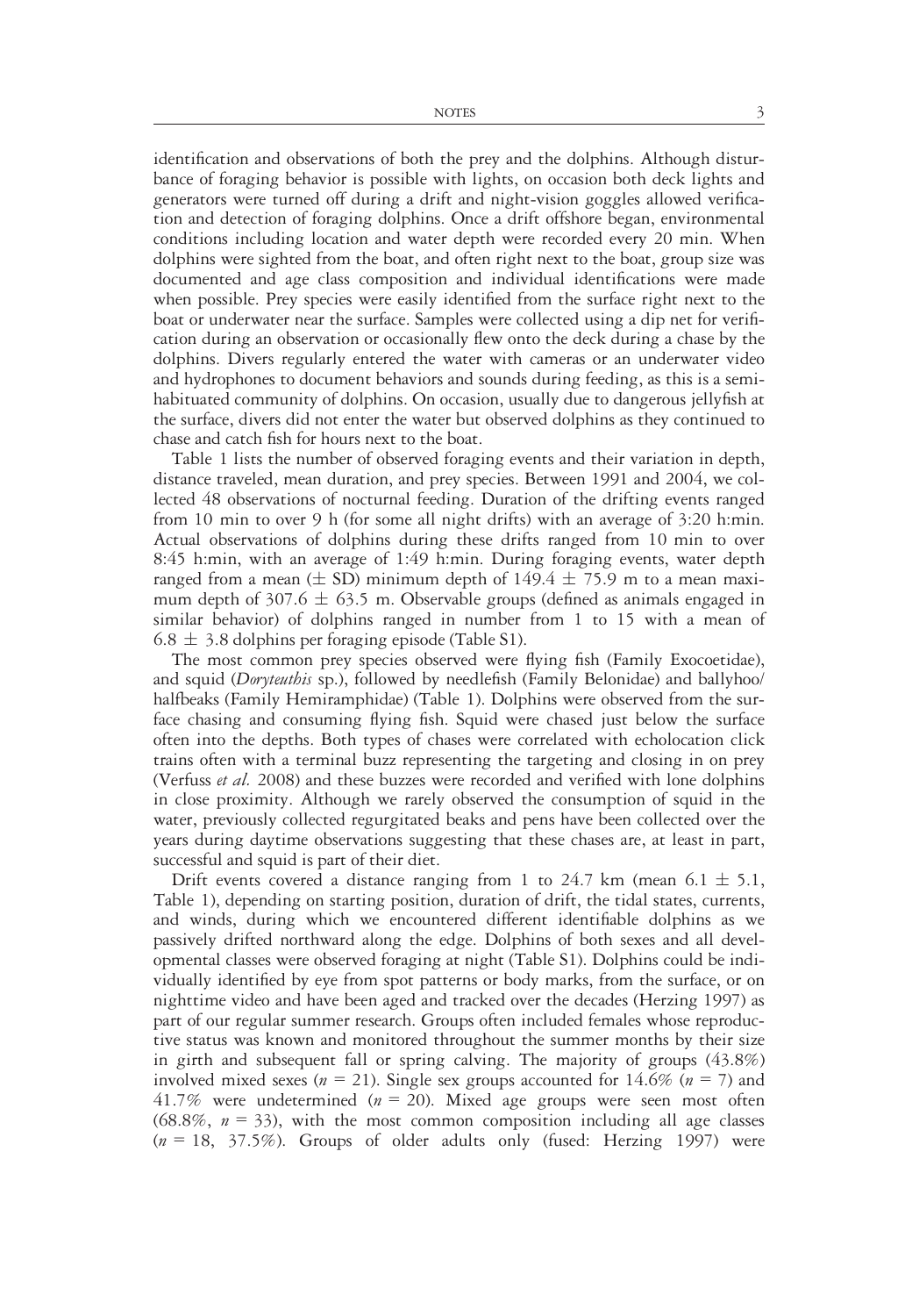|              | No.                        | Mean                 | Mean                 | Mean                     | Mean                | Prey                              |
|--------------|----------------------------|----------------------|----------------------|--------------------------|---------------------|-----------------------------------|
| Year         | foraging<br>events         | minimum<br>depth (m) | maximum<br>depth (m) | distance<br>drifted (km) | duration<br>(h:min) | (# events with<br>prey type)      |
|              |                            |                      |                      |                          |                     |                                   |
| 1991<br>1992 | $\mathbf{1}$<br>$\sqrt{4}$ | NA<br>NA             | NΑ<br>NA             | $NA(3.2)^{a}$<br>2.7     | NA<br>2:07          | squid (1)<br>needlefish (1),      |
|              |                            |                      |                      |                          |                     | flying fish $(2)$ ,               |
|              |                            |                      |                      |                          |                     | ballyhoo (1),                     |
|              |                            |                      |                      |                          |                     | half beak $(1)^{b}$               |
| 1993         | $\overline{4}$             | 109.1                | 209.7                | 7.1                      | 3:55                | needlefish $(1)$ , squid $(2)^c$  |
| 1994         | 5                          | 106                  | 279.1                | 9.2                      | 4:20                | flying fish $(4)$ , squid $(4)$ , |
|              |                            |                      |                      |                          |                     | half beak $(1)^{b}$               |
| 1995         | 8                          | 131.4                | 304.6                | 4.5                      | 2:44                | needlefish (4),                   |
|              |                            |                      |                      |                          |                     | flying fish (7),                  |
|              |                            |                      |                      |                          |                     | squid $(6)$                       |
| 1996         | $\sqrt{2}$                 | 149.9                | 361.2                | 4.8                      | 3:18                | needlefish (2),                   |
|              |                            |                      |                      |                          |                     | flying fish $(2)$ ,               |
|              |                            |                      |                      |                          |                     | squid $(2)$                       |
| 1997         | $\mathbf{1}$               | NA                   | NA                   | $NA(3.2)^{a}$            | NA                  | needlefish (1),                   |
|              |                            |                      |                      |                          |                     | flying fish $(1)$ ,               |
| 1998         | $\sqrt{4}$                 | 161.3                | 284.5                | 5.6                      | 3:33                | ballyhoo (1)<br>needlefish (4),   |
|              |                            |                      |                      |                          |                     | flying fish $(3)$ ,               |
|              |                            |                      |                      |                          |                     | squid (4), ballyhoo (2)           |
| 1999         | $\overline{4}$             | 188.9                | 350.5                | 4.8                      | 3:18                | needlefish (3),                   |
|              |                            |                      |                      |                          |                     | flying fish $(4)$ ,               |
|              |                            |                      |                      |                          |                     | squid (3), ballyhoo (2)           |
| 2000         | $\overline{2}$             | 81.5                 | 251.5                | 4.5                      | 1:42                | needlefthth (2),                  |
|              |                            |                      |                      |                          |                     | flying fish $(2)$ ,               |
|              |                            |                      |                      |                          |                     | squid (2), ballyhoo (1)           |
| 2001         | $\overline{2}$             | 136.4                | 312.4                | 4.1                      | 2:29                | needlefish (1),                   |
|              |                            |                      |                      |                          |                     | flying fish $(1)$ ,               |
|              |                            |                      |                      |                          |                     | squid (2), ballyhoo (2)           |
| 2002         | $\overline{2}$             | 147.9                | 335.3                | 6.5                      | 3:22                | needlefish (1),                   |
|              |                            |                      |                      |                          |                     | flying fish $(2)$ ,               |
| 2003         | 4                          | 170.2                | 330.9                | 12.5                     | 4:20                | squid $(2)$<br>needlefish (4),    |
|              |                            |                      |                      |                          |                     | flying fish $(4)$ ,               |
|              |                            |                      |                      |                          |                     | squid $(3)$                       |
| 2004         | 5                          | 224.4                | 37.9                 | 7.1                      | 4:19                | needlefish (5),                   |
|              |                            |                      |                      |                          |                     | flying fish (5),                  |
|              |                            |                      |                      |                          |                     | squid (5), ballyhoo (2)           |
| All years    | 48                         | 149.4                | 307.6                | 6.1                      | 3:20                | flying fish (37, 75.6%),          |
|              |                            |                      |                      |                          |                     | squid (37, 75.6%),                |
|              |                            |                      |                      |                          |                     | needlefish (29, 59.2%),           |
|              |                            |                      |                      |                          |                     | ballyhoo (10, 20.4%),             |
|              |                            |                      |                      |                          |                     | half beak $(2, 4.1\%)$            |

Table 1. Number of nocturnal foraging events, mean minimum and maximum depth (meters), and distance traveled during drift (kilometers), average time (hours:minutes), and prey species observed.

Note: NA: either only one sample, or minimum and maximum were not recorded.

<sup>a</sup>Distance is for the one drift for that year.<br><sup>b</sup>Indicates one event with no prey identified.<br><sup>c</sup>Indicates two events with no prey identified.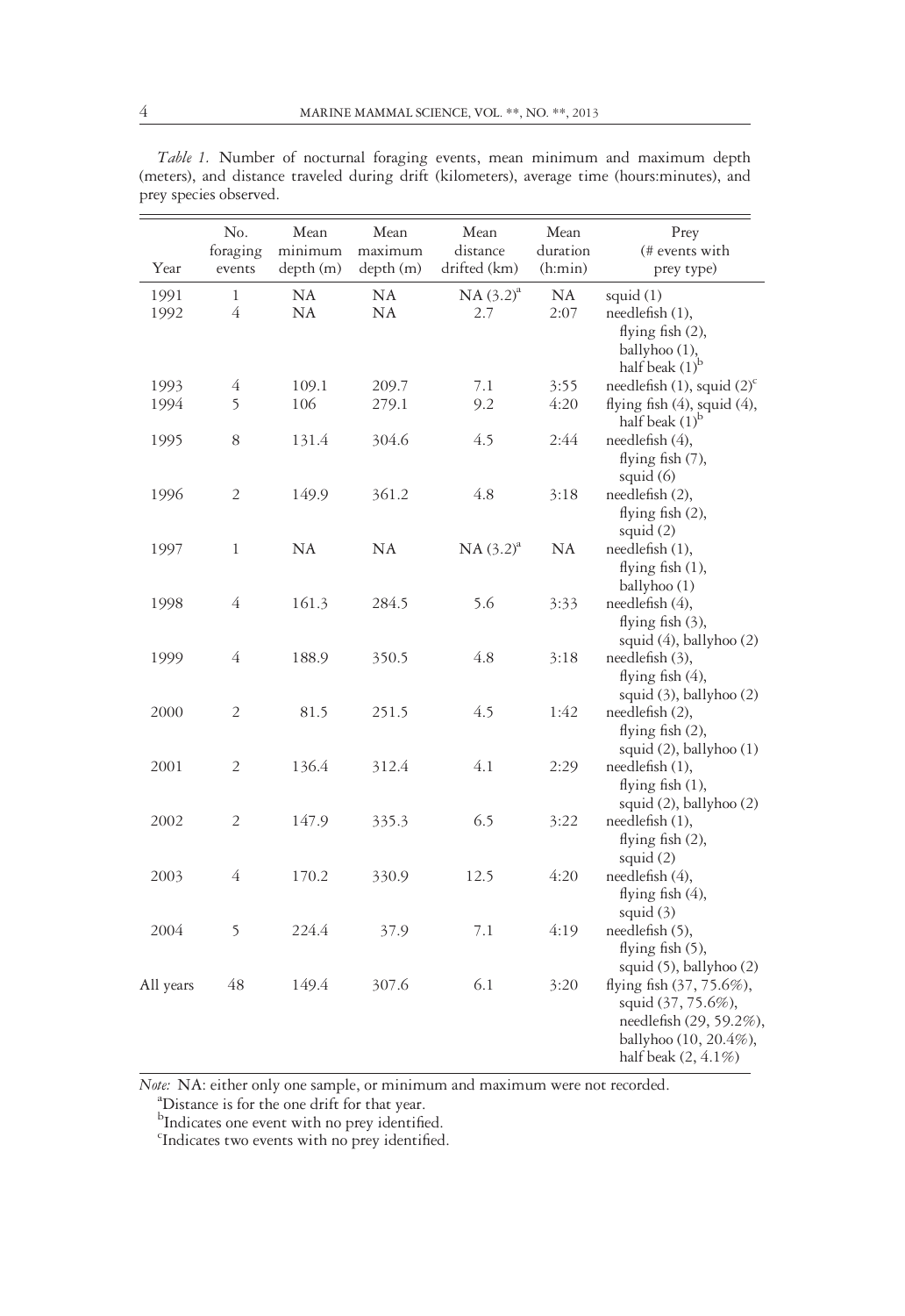encountered the least (14.6%,  $n = 7$ ). Known cow/calf pairs, possibly baby-sitting dolphins, were observed in 35.4% ( $n = 17$ ) episodes, sometimes in the company of additional calves. Newborns of the year were observed with their mothers offshore at night but calves were never observed foraging alone. Pregnant females were observed on five occasions ( $n = 5$ , 10.4%). Age class and reproductive states were easily documented; however, individual identification of all dolphins was difficult, thus for most events a small proportion of the group was identified. In addition, a sympatric species in the area with Atlantic spotted dolphins, the bottlenose dolphin (coastal ecotype) is observed in 15% of Atlantic spotted dolphin diurnal sightings (Herzing and Johnson 1997), yet has never been observed nocturnally or in depths >200 m along this edge alone or with Atlantic spotted dolphins and has never been observed feeding on flying fish or squid in this area, suggesting a separation of foraging niches for these two species.

Atlantic spotted dolphins in the Bahamas were observed foraging at night, in deep water, on a variety of species of fish and squid. Age, sex, and reproductive status were not limiting factors in the exploitation of deep-water resources off the shallow Bahamas sandbanks since males and females of all age classes, including newborns and calves and females of different reproductive states (nonreproductively active, pregnant, and nursing with a calf) engaged in nocturnal feeding in deep water. The sex and age class composition of groups, the majority including all age classes, is consistent with daytime encounters including all behaviors (Elliser and Herzing 2012).

Although this resident community of Atlantic spotted dolphins forages during daylight on bottom dwelling and schooling fish on the shallow sandbanks (Herzing 1996, 2004), the adjacent deep waters represent an additional food resource. Atlantic spotted dolphins are rarely encountered diurnally in deep water, which suggests that they exploit the variety of prey in the DSL. Another species that utilizes the DSL are Hawaiian spinner dolphins, where dolphins rest in the shallow sandy bay during the day until sunset, when they head out to deep water to forage, returning to the bay in the early morning (Norris *et al.* 1994). Although tiger sharks have been observed in the deep waters of the Bahamas at night with Atlantic spotted dolphins, nocturnal feeding off the edge of the sandbank appears to be an activity of all age classes of Atlantic spotted dolphins in the Bahamas to some degree.

It remains unclear if Atlantic spotted dolphins in the Bahamas are primarily (1) nocturnal feeders, with occasional instances of opportunistic diurnal feeding; (2) diurnal feeders with episodic nocturnal foraging; or (3) opportunistic with specialization based on experience or prey species availability. In the past the analysis of nocturnal foraging habits of dolphins has been determined primarily from the examination of the stomach contents of dead animals (Perrin et al. 1973, Barros and Wells 1998). The unique habitat in the Bahamas makes this area a new location for observing diurnal and nocturnal foraging habits of small delphinids.

#### **ACKNOWLEDGMENTS**

We thank the Wild Dolphin Project and all crew and volunteers involved during the time frame of this study. This research was conducted under a permit from the Bahamian Department of Fisheries.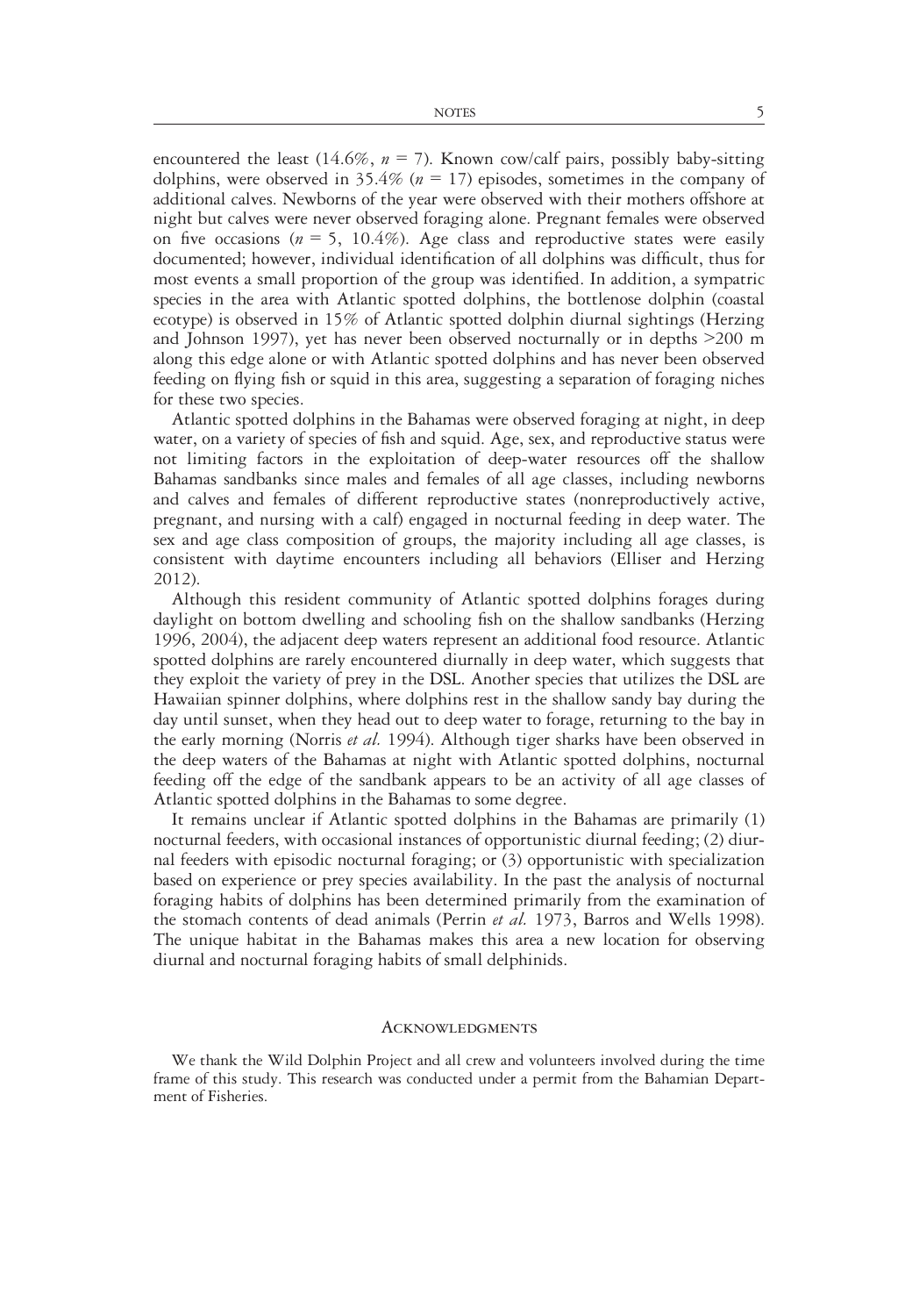#### LITERATURE CITED

- Barros, N. B., and R. S. Wells. 1998. Prey and feeding patterns of resident bottlenose dolphins (Tursiops truncatus) in Sarasota Bay, Florida. Journal of Mammalogy 79:1045– 1059.
- Bernard, J. J., and A. A. Hohn. 1989. Differences in feeding habits between pregnant and lactating spotted dolphins (Stenella attenuata). Journal of Mammalogy 70:211-215.
- Elliser, C. R., and D. L. Herzing. 2012. Community structure and cluster definition of Atlantic spotted dolphins, Stenella frontalis, in the Bahamas. Marine Mammal Science 28: E486–E502.
- Fertl, D., and B. Würsig. 1995. Coordinated feeding by Atlantic spotted dolphins (Stenella frontalis) in the Gulf of Mexico. Aquatic Mammals 21:3–5.
- Herzing, D. L. 1996. Vocalizations and associated underwater behavior of free ranging Atlantic spotted dolphins (Stenella frontalis) and bottlenose dolphins (Tursiops truncatus). Aquatic Mammals 22:61–79.
- Herzing, D. L. 1997. The natural history of free ranging Atlantic spotted dolphins (Stenella frontalis): Age classes, color phases, and female reproduction. Marine Mammal Science 13:576–595.
- Herzing, D. L. 2004. Social and non-social uses of echolocation in free-ranging Stenella frontalis and Tursiops truncatus. Pages 404–410 in J. A. Thomas, C. F. Moss and M. Vater, eds. Echolocation in bats and dolphins. University of Chicago Press, Chicago, IL.
- Herzing, D. L., and C. M. Johnson. 1997. Interspecific interactions between Atlantic spotted dolphins (Stenella frontalis) and bottlenose dolphins (Tursiops truncatus) in the Bahamas, 1985–1995. Aquatic Mammals 23:85–99.
- Leatherwood, S. 1975. Some observations of feeding behavior of bottlenose dolphins (Tursiops *truncatus*), in the northern Gulf of Mexico and  $(Tursiops$  cf  $T.$   $gillij$  off southern California, Baja California, and Nayarit Mexico. Marine Fisheries Review 37:10–16.
- Malinowski, C. 2011. Nutrition and habitat driven foraging of wild dolphins in the Bahamas: A recipe for prey use. M.S. thesis, Florida Atlantic University, Boca Raton, Fl. 91 pp.
- Norris, K. S., B. Würsig, R. S. Wells and M. Würsig. 1994. The Hawaiian spinner dolphin. University of California Press, Berkley, CA.
- Perrin, W. F., R. R. Warner, C. H. Fiscus and D. B. Holtz. 1973. Stomach contents of porpoise, (Stenella spp.) and yellowfin tuna, (Thunnus albacares), in mixed species aggregation. Fishery Bulletin 71:1077–1092.
- Richard, K. R., and M. A. Barbeau. 1994. Observations of spotted dolphins feeding nocturnally on flying fish. Marine Mammal Science 10:473–477.
- Steiner, L. 1995. Rough-toothed dolphin, Steno bredanensis: A new species record for the Azores, with some notes on behavior. Arquipélago. Life and Marine Sciences 13A:125-127.
- Vaughn, R. L., D. E. Shelton, L. L. Timm, L. A. Watson and B. Würsig. 2007. Dusky dolphin (Lagenorhynchus obscurus) feeding tactics and multi-species associations. New Zealand Journal of Marine and Freshwater Research 41:391–400.
- Verfuss, U. K., L. A. Miller, P. K. Pilz and H. Schnitzler. 2008. Echolocation by two foraging harbour porpoises (Phocoena phocoena). The Journal of Experimental Biology 212:823-834.
- Würsig, B., and M. Würsig. 1980. Behavior and ecology of the dusky dolphin, Lagenorhynchus obscurus, in the south Atlantic. Fishery Bulletin 77:871–890.
- Young, D. D., and V. G. Cockcroft. 1994. Diet of common dolphins (Delphinus delphis) off the south-east coast of southern Africa: Opportunism or specialization? Journal of Zoology (London) 234:41–53.
- Young, D. D., and V. G. Cockcroft. 1995. Stomach contents of stranded common dolphins (Delphinus delphis) from the south-east coast of southern Africa. Zeitschrift für Säugetierkunde 60:343–351.